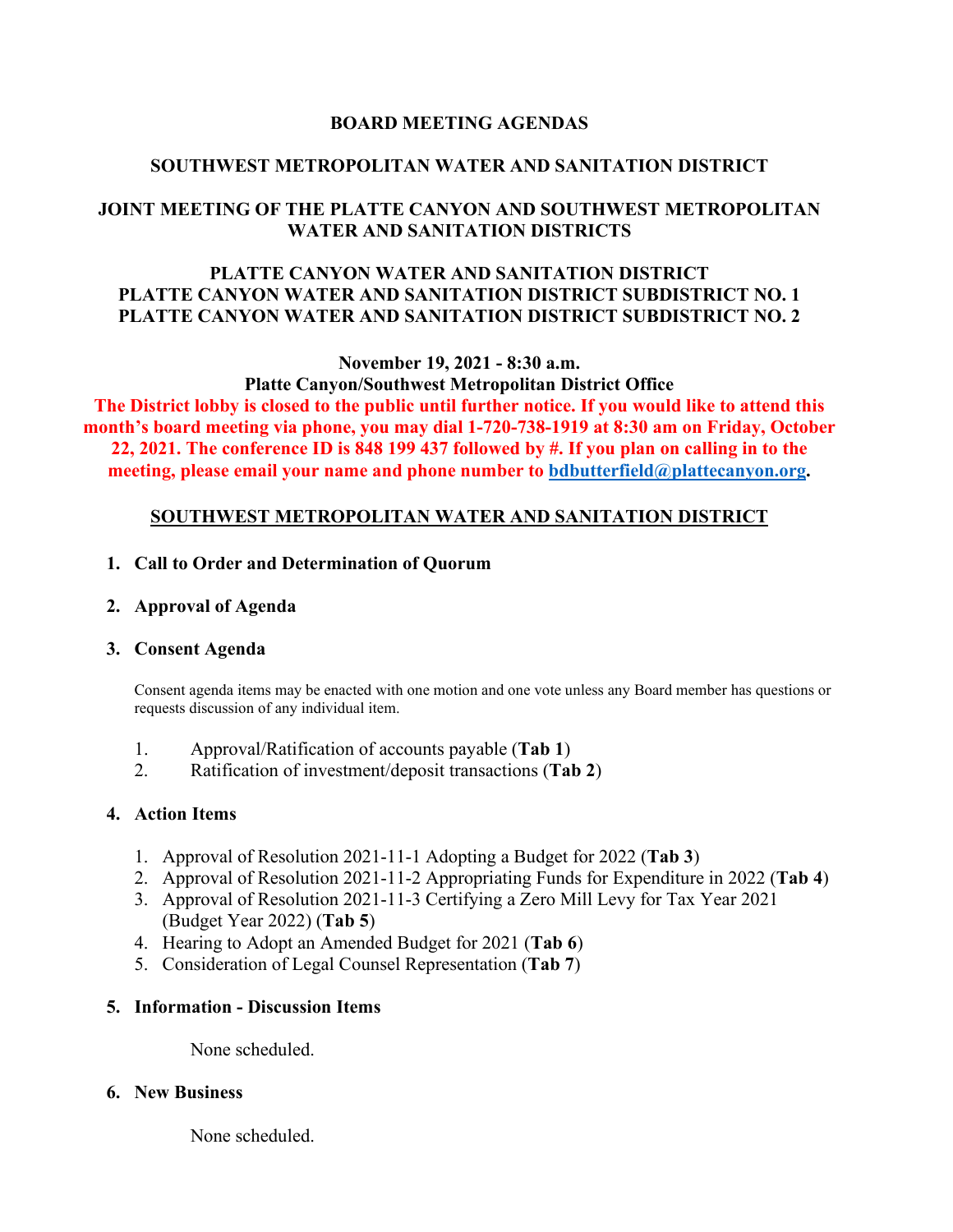*(agenda continued on next page)*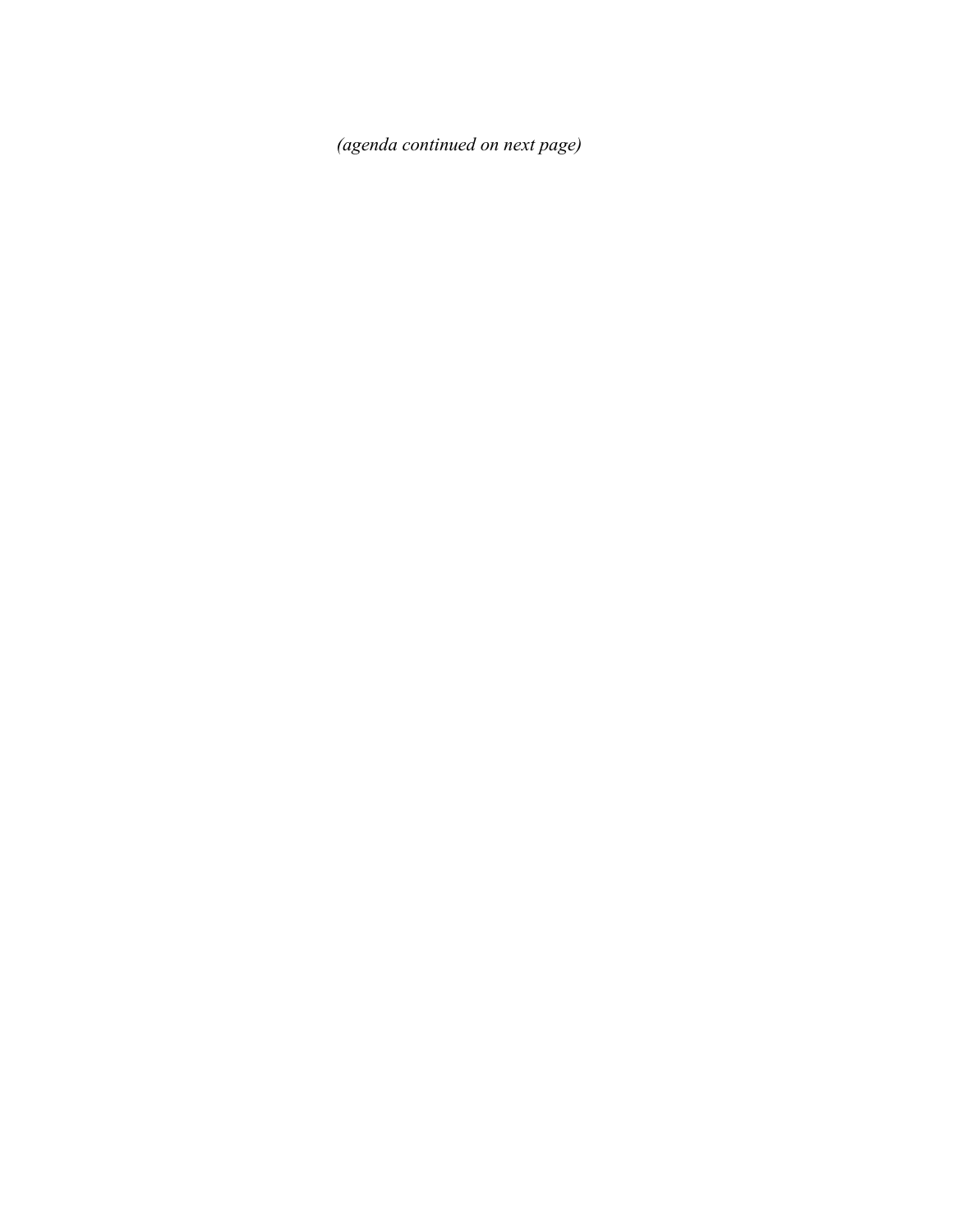## **JOINT MEETING OF THE PLATTE CANYON & SOUTHWEST METROPOLITAN WATER & SANITATION DISTRICTS**

## **1. Call to Order and Determination of Quorum**

# **2. Approval of Agenda**

## **3. Consent Agenda**

1. Approval of Minutes for the October 22, 2021 Joint Regular Meeting **(Tab 8**)

# **4. Action Items**

None scheduled.

## **5. Information - Discussion Items**

- 1. Platte Canyon financial statements (**Tab 9**)
- 2. Southwest Metropolitan financial statements (**Tab 10**)
- 3. Platte Canyon investment/deposit report (**Tab 11**)
- 4. Southwest Metropolitan investment/deposit report (**Tab 12**)
- 5. Manager's report (**Tab 13**)
- 6. Operations report (**Tab 14**)
- 7. Construction projects report (**Tab 15**)

*(agenda continued on next page)*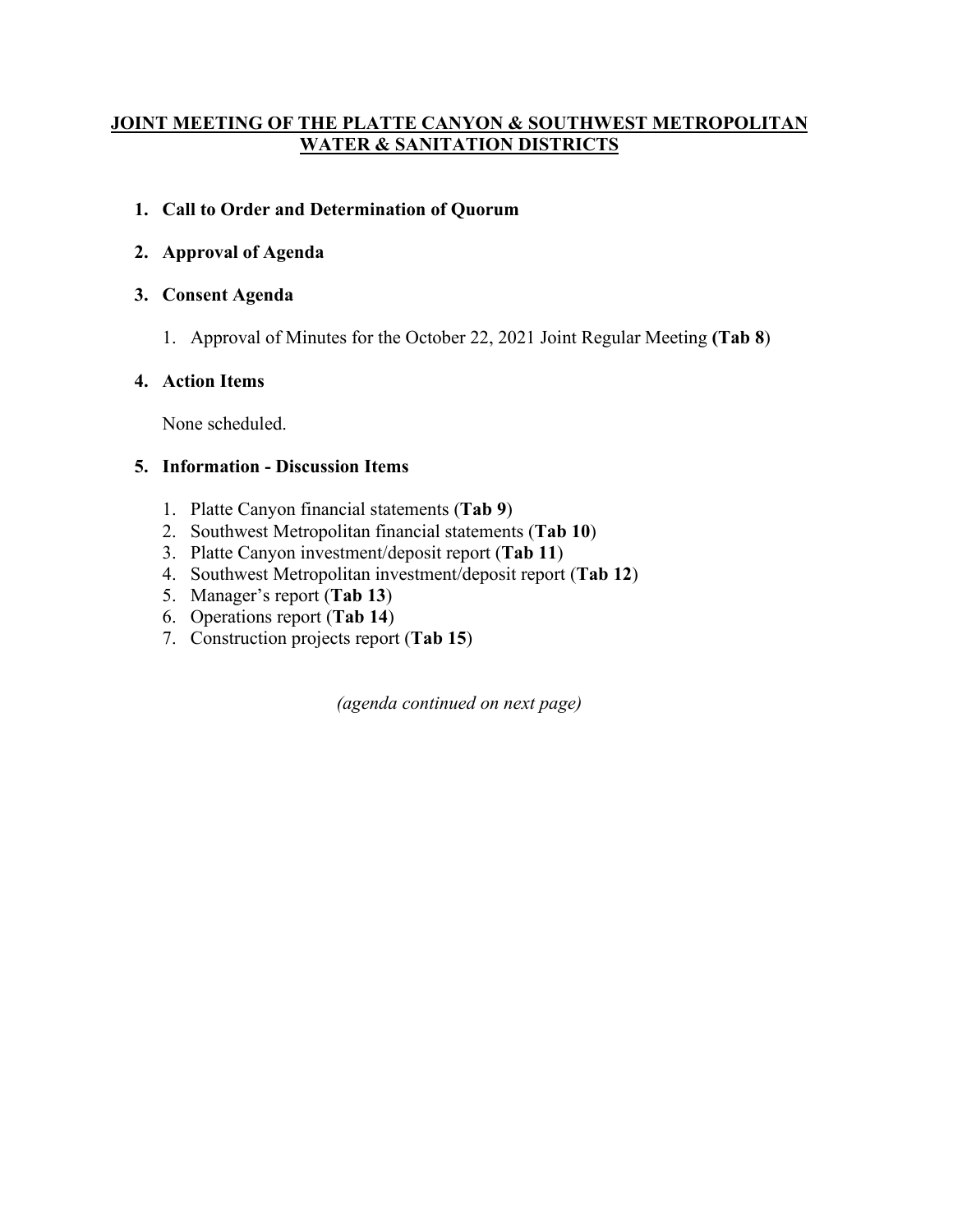# **PLATTE CANYON WATER AND SANITATION DISTRICT**

## **1. Call to Order and Determination of Quorum**

### **2. Approval of Agenda**

### **3. Consent Agenda**

Consent agenda items may be enacted with one motion and one vote unless any Board member has questions or requests discussion of any individual item.

- 1. Approval/Ratification of accounts payable (**Tab 16**)
- 2. Ratification of investment/deposit transactions (**Tab 17**)

### **4. Action Items**

- 1. Approval of Resolution 2021-11-1 Adopting a Budget for 2022 (**Tab 18**)
- 2. Approval of Resolution 2021-11-2 Appropriating Funds for Expenditure in 2022 (**Tab 19**)
- 3. Approval of Resolution 2021-11-3 Certifying a 7.106 Mill Levy for Tax Year 2021 (Budget Year 2021) **(Tab 20**)
- 4. Approval of Resolution 2021-11-4 Establishing a Fee Schedule for 2022 (**Tab 21)**
- 5. Consideration of Legal Counsel Representation (**Tab 22**)

### **5. Information - Discussion Items**

None scheduled.

#### **6. New Business**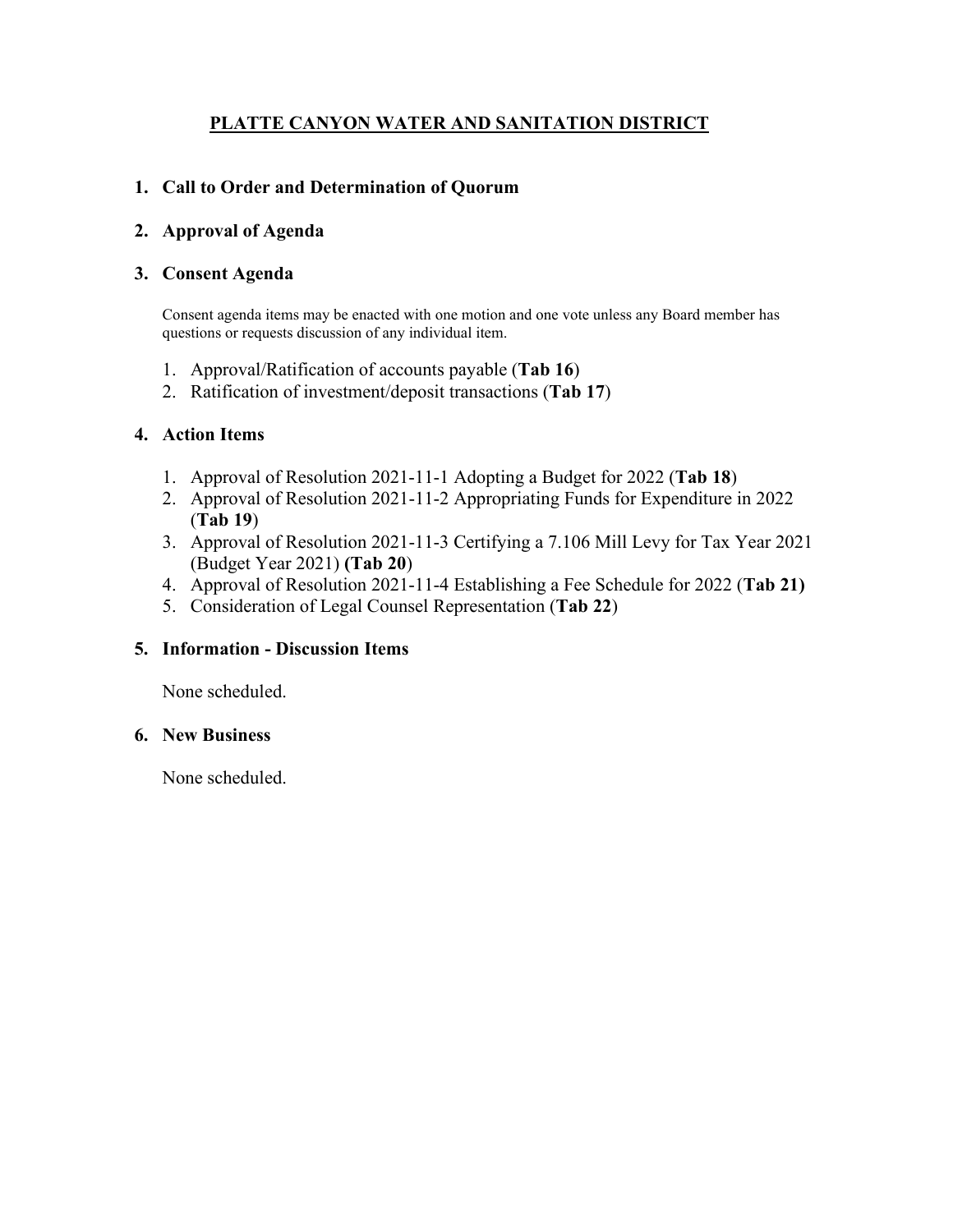### **PLATTE CANYON WATER AND SANITATION DISTRICT SUBDISTRICT NO. 1**

### **1. Call to Order and Determination of Quorum**

### **2. Approval of Agenda**

#### **3. Consent Agenda**

Consent agenda items may be enacted with one motion and one vote unless any Board member has questions or requests discussion of any individual item.

1. Approval of Minutes for the May 28, 2021 Meeting (**Tab 23**)

### **4. Action Items**

- 1. Approval of Resolution 2021-11-SD1-1 Adopting a Budget for 2022 **(Tab 24**)
- 2. Approval of Resolution 2021-11-SD1-2 Appropriating Funds for Expenditure in 2022 (**Tab 25**)
- 3. Approval of Resolution 2021-11-SD1-3 Certifying a 19.397 Mill Levy for Tax Year 2021 (Budget Year 2022) (**Tab 26**)

### **5. Information - Discussion Items**

None scheduled.

#### **6. New Business**